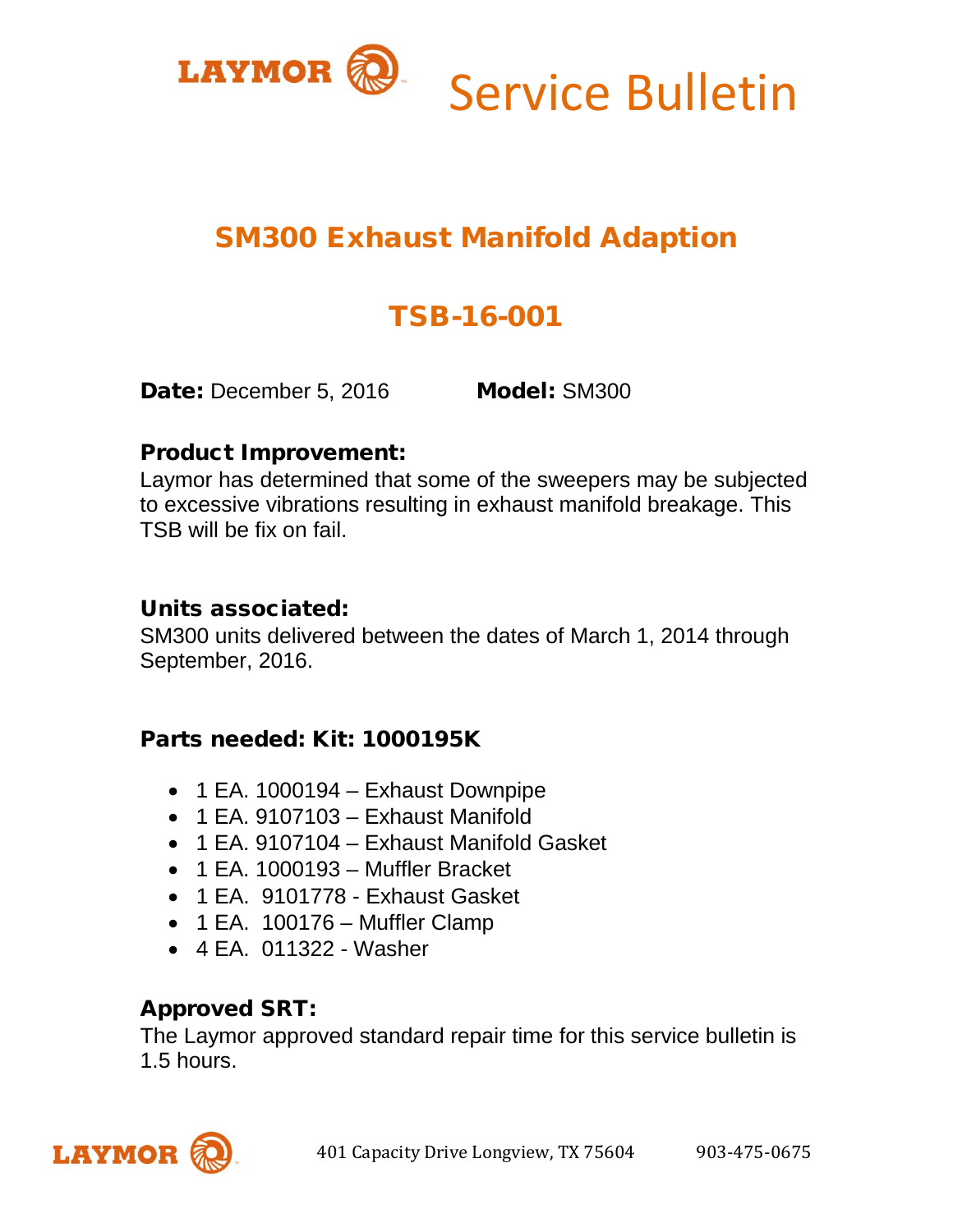

#### Tools needed:

- SAE socket set 1/4" to 1"
- SAE wrench set 5/16" to 1"
- ¼" drive Ratchet
- 6 MM Hex bit or Allen head socket (exhaust bolts)
- 3/8" drive ratchet or impact wrench
- 17 MM socket (motor mount bolts)
- Torque wrench up to 50 Ft. Lbs. (motor mount bolts)
- Dead blow hammer
- Thread locker / Loctite

#### Instructions:

1. Start by removing the lower exhaust hanger strap located below the right side of the radiator. Discard strap.



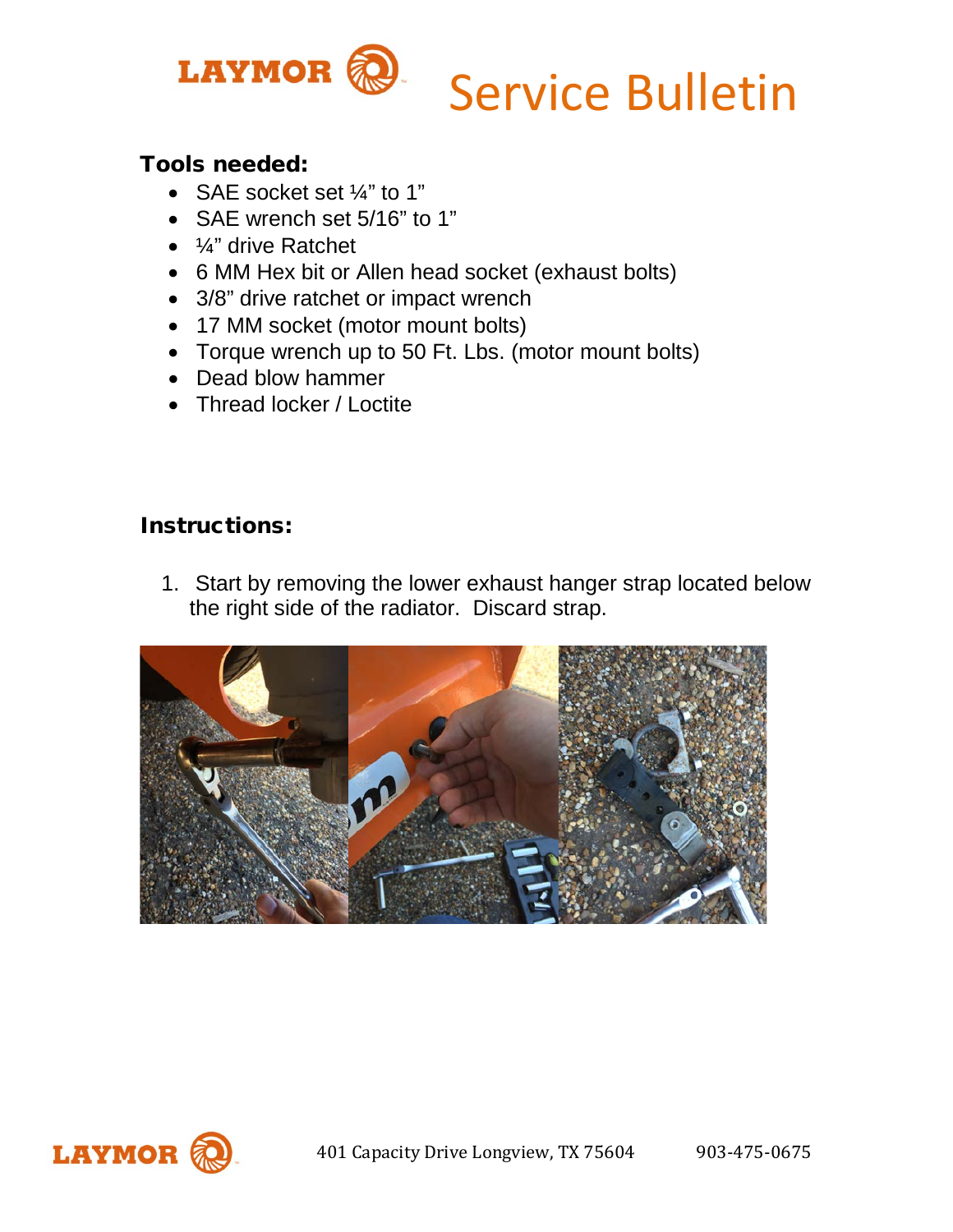

2. Next remove the exhaust down pipe bolts (4 ea.)



3. Remove existing exhaust manifold downpipe and remove muffler. Discard downpipe.



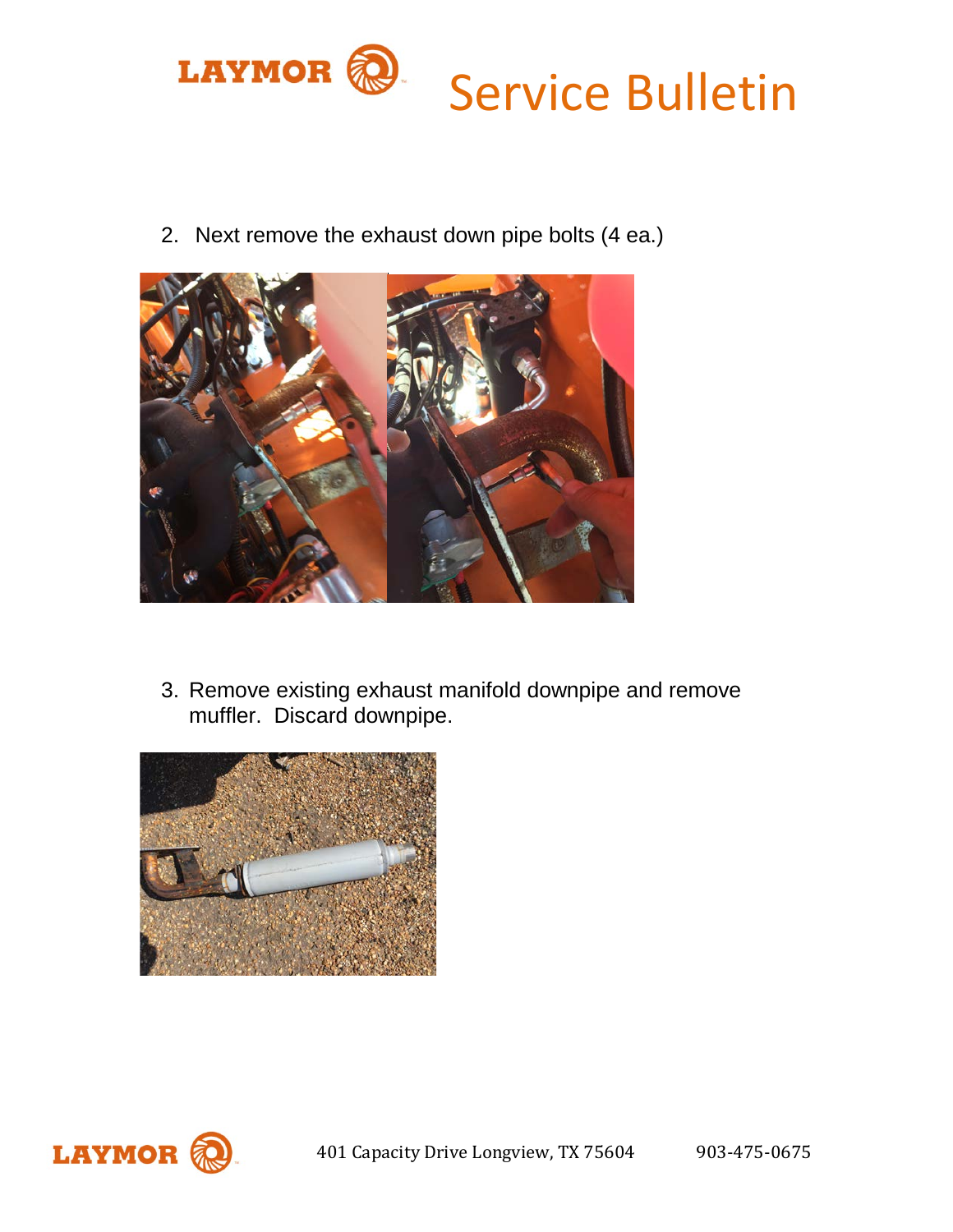

4. Remove the top two right rear motor mount bolts.



5. Attach muffler support bracket onto the right rear motor mount. Apply thread locker to both bolts and torque to 50 Ft. Lbs. using the 17 MM socket.



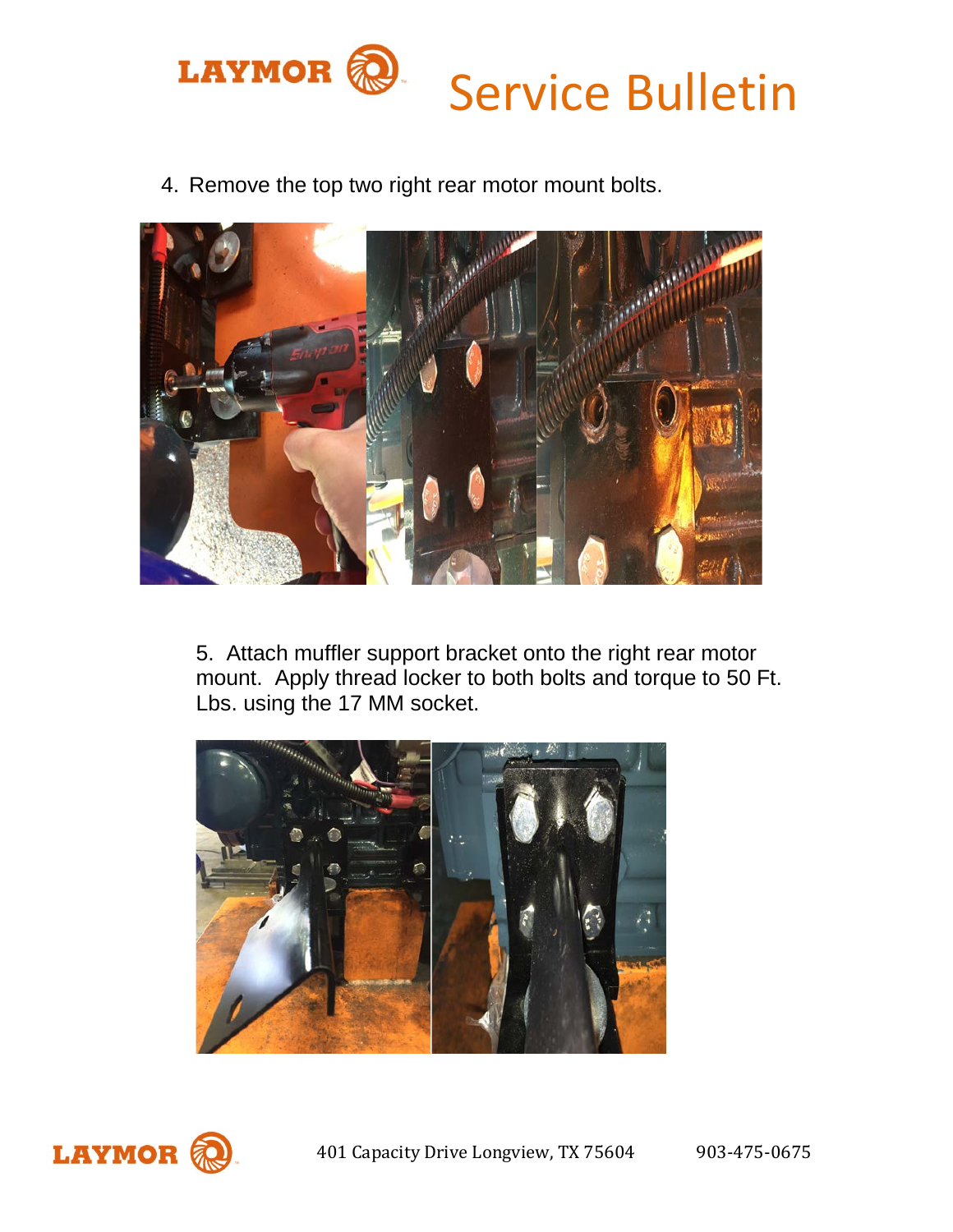

7. Install muffler to down pipe. Install muffler to assembly to new muffler mount bracket.



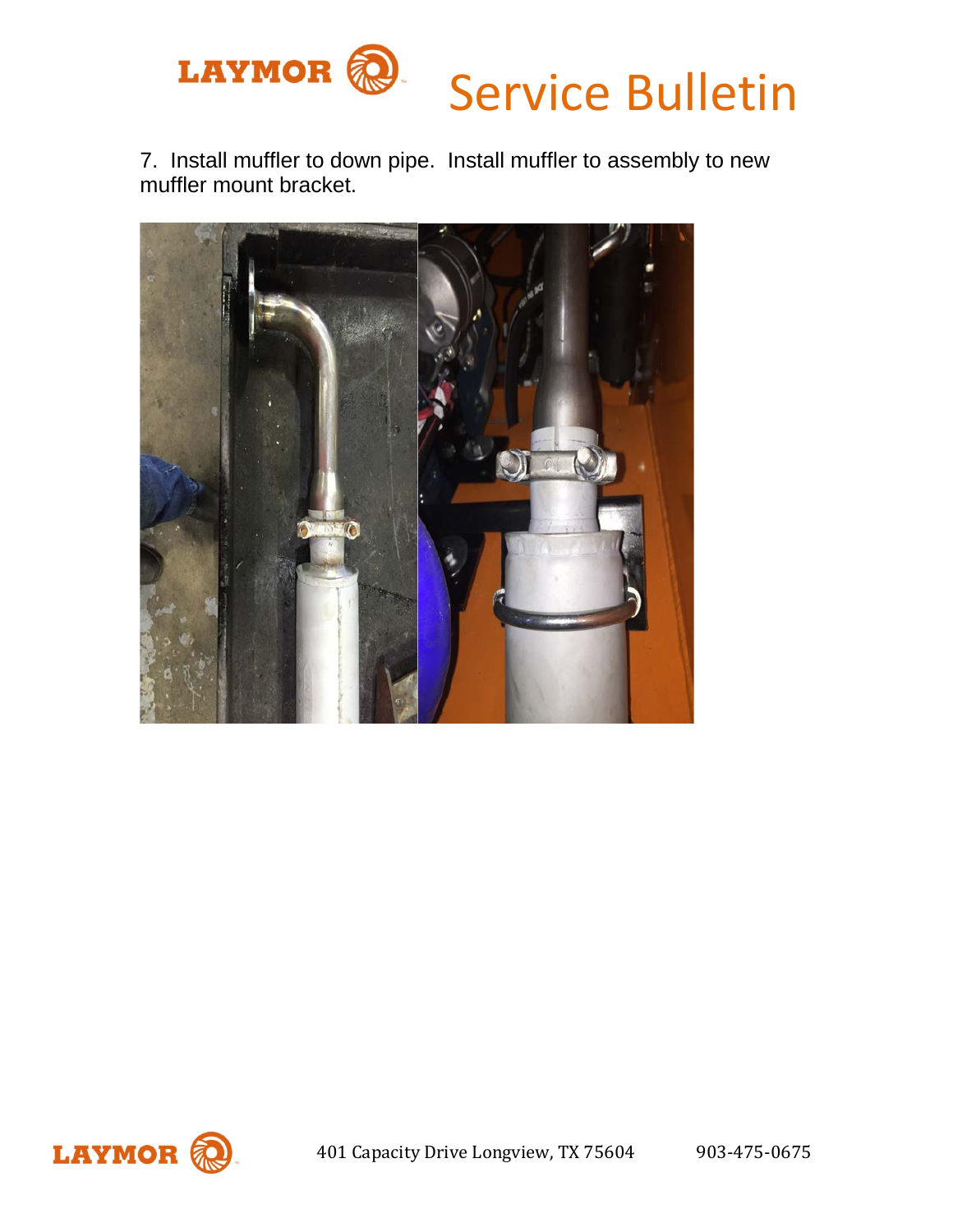

8. Install exhaust muffler U-bolt clamp and leave slightly loose. Install muffler down pipe assembly to exhaust manifold. Torque manifold bolts to ? Tighten the U-bolt clamp to ?







401 Capacity Drive Longview, TX 75604 903-475-0675